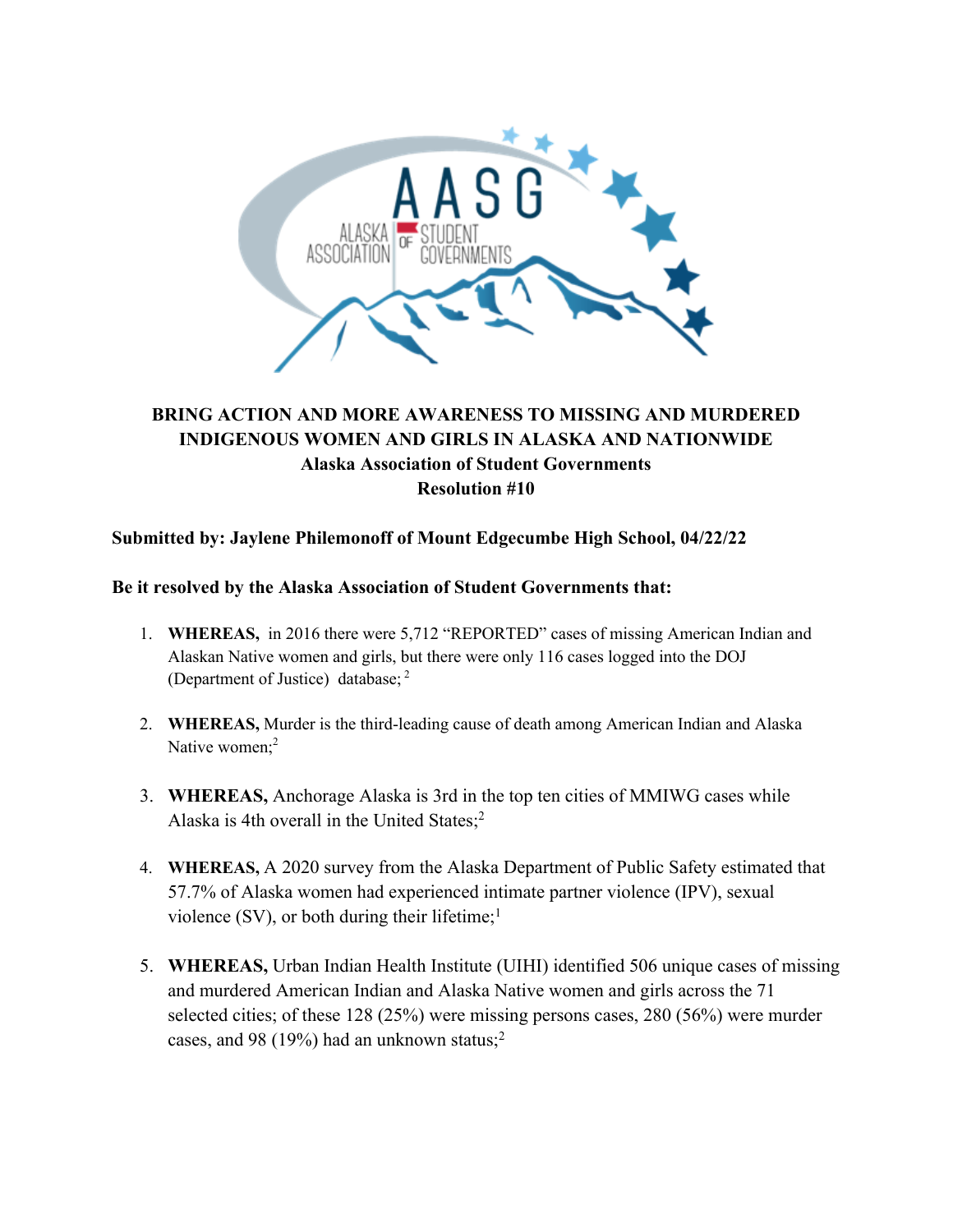- 6. **WHEREAS,** 66 out of 506 Missing and Murdered Indigenous Women and Girls (MMIWG) cases that UIHI identified were tied to domestic and sexual violence;2
- 7. **WHEREAS,** In the UIHI survey, the youngest victim was a baby less than one year old and the oldest victim was an elder who was 83 years old;<sup>2</sup>
- 8. **WHEREAS,** UIHI was able to identify the victim's relationship to the perpetrator in 24 cases; of these, 13 victims were killed by a partner or the partner of an immediate family member, and three were killed by an immediate family member;
- 9. **WHEREAS,** Of the perpetrators, UIHI was able to identify 83% were male and approximately half were non-Native;<sup>2</sup>
- 10. **WHEREAS,** Thirty-eight of the perpetrators were convicted, nine were never charged, four were acquitted, one had a mistrial, and one committed suicide. Overall 28% of perpetrators were never found guilty or held accountable;<sup>2</sup>
- 11. **WHEREAS,** According to Abigail Echo-hawk, chief research officer of Seattle Indian Health Board, "Until there is cooperation and better tracking systems at all government levels, the data on missing and murdered Indigenous women will never be 100 percent accurate, which is what we need to strive for in order to protect our mothers, daughters, sisters, and aunties;"<sup>2</sup>
- 12. **WHEREAS,** the state of Alaska does not have an action plan to help lower our numbers of MMIWG, bring justice to perpetrators, and spread awareness of MMIWG;<sup>3</sup>

**THEREFORE**, be it resolved that the Alaska Association of Student Governments supports bringing perpetrators of violence against American Indian and Native Alaskan women to justice and providing overall awareness of MMIWG in Alaska and nationwide.

**Action Statement**: If passed by the general assembly of AASG, Amos Philemonoff, President of the Tribal Government of Saint Paul Island, will meet with Governor Mike Dunleavy to discuss this resolution and the urgent need to address this tragic reality of life in Alaska.